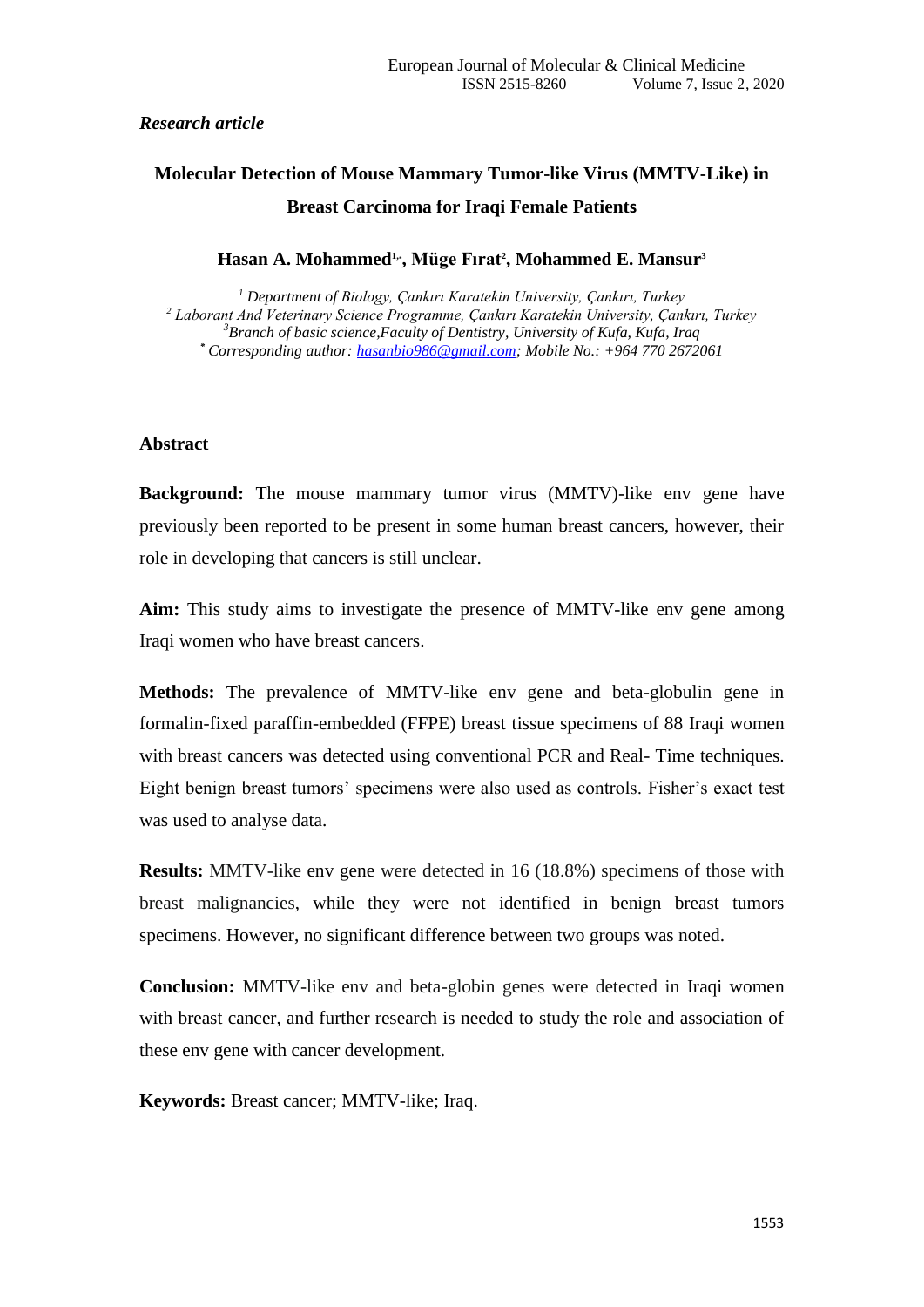#### **1. Introduction**

Breast cancer is the most often diagnosed cancer and the one cause of death from cancer in women worldwide (1). Mouse mammary tumor virus (MMTV) is a milktransmitted retrovirus, belonging to the Betaretrovirus family, MMTV was formerly referred to as the Bittner virus, and previously called milk factor, relating to the extrachromosomal vertical spread through adoptive nursing of murine breast cancer, shown by John Joseph Bittner while worked at the Jackson Laboratory in Bar Harbor, Maine, in 1936. Bittner developed the hypothesis that a milk factor, or cancer agent, Cancerous mothers might be spread to young mice by a virus in their mother's milk(2). MMTV causes breast cancer and lymphoma in mice(3). Also there is a mutation and overexpression in murine breast cancers associated with MMTV(4).In mice, MMTV expression is up regulated during pregnancy with the influence of steroid hormones(5)(6). env gene like to Mouse Mammary Tumor Virus (MMTV) were found in human breast cancer in multiple experiments from various geographical region, Many studies have been it was done in various countries of the world, and their results confirmed that there is a link between MMTV virus which infects mice and the virus similar to its with the sequence that was found in human samples. Former studies have demonstrated that MMTV-like env gene, which share at least 95% identity with MMTV, are highly expressed in human breast cancer(7)(8). The similarity of the Mouse Mammary Tumor Virus (MMTV) has been linked with the occurrence of breast cancer in humans with a range from 4.2% to 8.7% in Breast Cancers cases in several countries around the world, including: Mexico, Austria, Egypt and Saudi Arabia(9)(10)(11)(12), and other countries a range from  $32.2\%$  to 57.14% in Iran, Sudan, USA and Morocco $(13)(14)(15)(16)$ . All of these studies confirm the true prevalence of the MMTV-like env gene In many geographic regions of the world. In this study, we sought to discover and Determination positive results of MMTV-LIKE in Iraqi cities where breast cancer is common among Iraqi women, and to link this virus to the disease.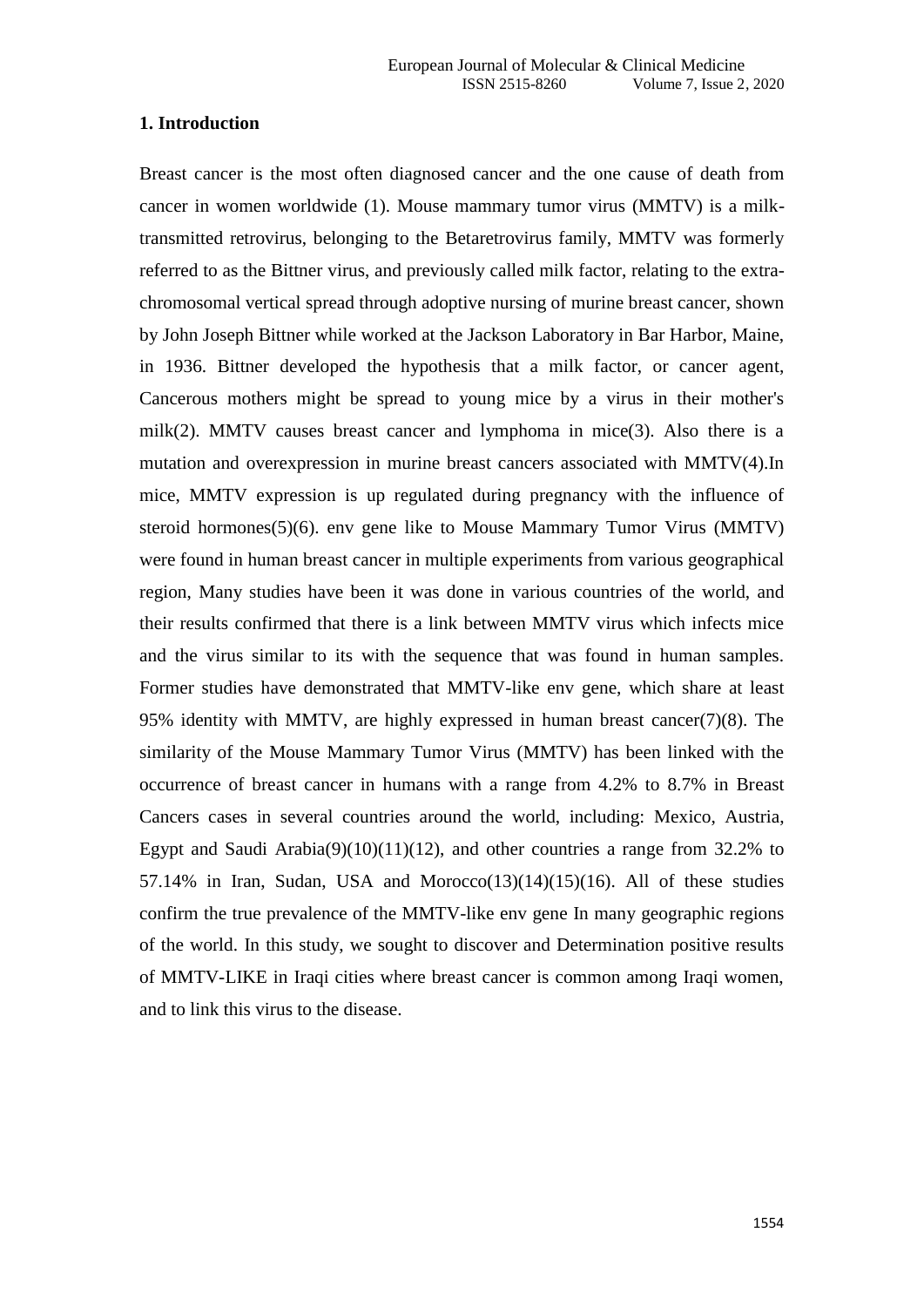## **2. Materials and methods**

# *2.1. Samples*

Formalin-fixed paraffin-embedded (FFPE) tissue specimens of breast cancer patients were obtained from oncology laboratories at three Iraqi cities: Basra (n=22), Amara (n=44), and Najaf (n=22), during the period extended between May to November, 2020. In addition, eight FFPE tissue specimens of benign breast tumors were included as controls. Duration of storage of these samples ranged from 1 to 5 years at sample obtaining and patients' ages ranged from 22 to 59 years at sample collection. Research ethics committees of general health directorates at Basra, Maysan, and Najaf have all approved the current study and its protocols. As well, Çankırı Karatekin Üniversitesi has approved the project.

# *2.2. DNA and RNA isolation*

In order to test our hypothesis, both DNA and RNA were isolated for further investigations. For DNA isolation, the commercial kit (G-spinTM, Korea) was used and its instructions were followed to extract DNA from thin tissue slices trimmed by microtome. To confirm DNA isolation, gel electrophoresis for each sample was performed. RNA was also isolated from all tumor, benign and malignant, samples using Trizol protocol (AccuZolTM, Korea).

# *2.3. Quantitation of extracted DNA*

After extracting the DNA, concentration and purity of each sample was measured. DNA concentration and purity were quantified using spectrophotometer (BIORAD SpecPlus, USA). Then, all samples were kept at −20°C until the day of processing.

## *2.4. Detection of MMTV-like env gene by PCR*

At the same time by using conventional PCR was performed to detect the beta-globin genes using of following primers Beta-globin-F5(5'-TAA GGT GAA GGC TCA TGG CAA-3'),Beta-globin-R5(5'-GCA GCT CAC TCA GTC TGG CA-3') and MMTV-like using DNA extracted with a fragment of following primers MMTV-F5 (5'-ATG GGT AGA ACC TAC WTG GTT CTG-3') and MMTV-R5 (5'-ATA AGG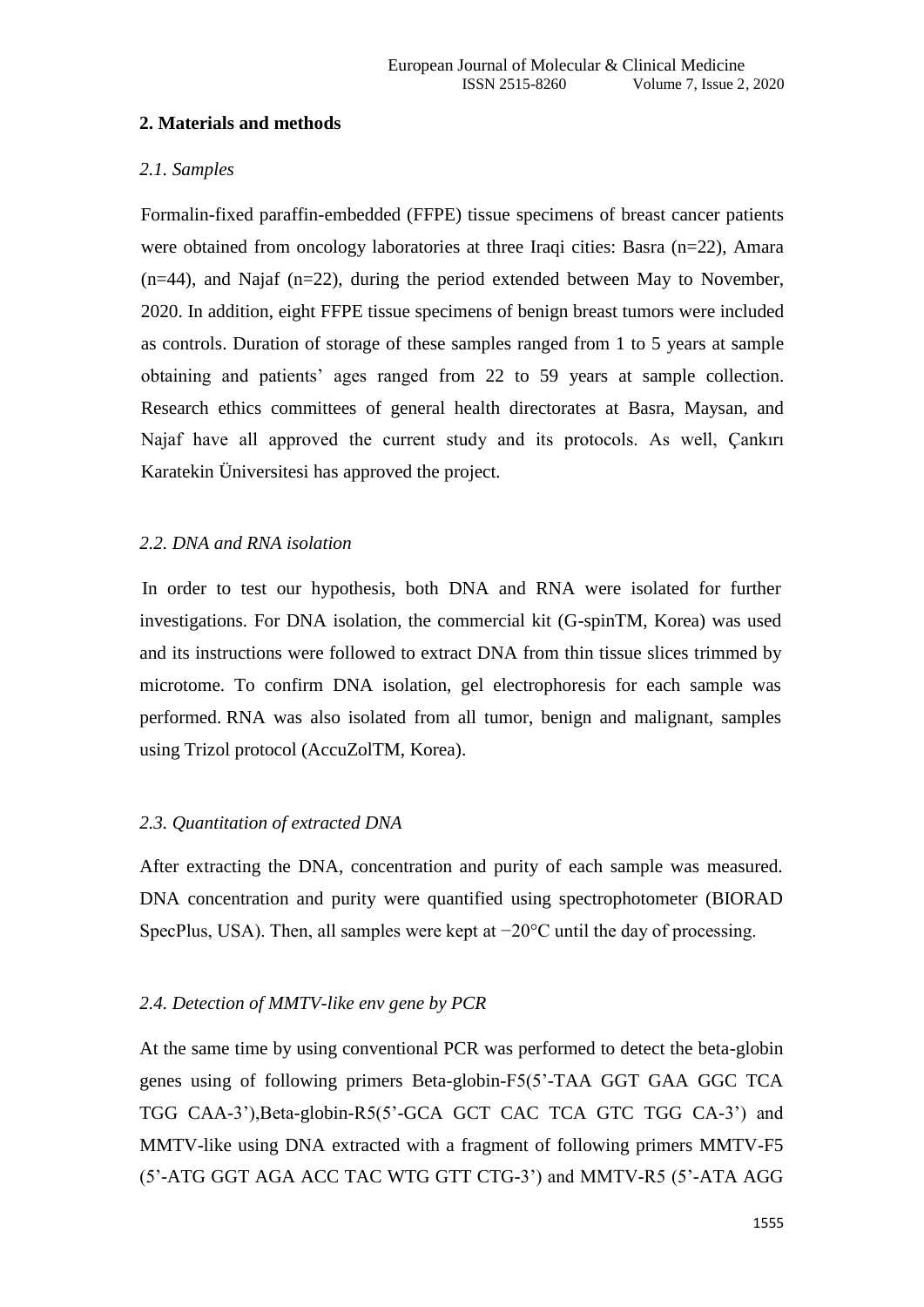RTA AGT AAC ACA GGC AGA-3'). table(2.1). all Primers for MMTV-like env gene and beta-globin gene were designed according to (Al Dossary *et al*, 2018). These primers amplify a fragment of 187bp of MMTV-like env gene highly conserved in the gene encoding the viral coat protein, Amplification reaction was performed in a total volume of 20μl, The amplification mixture contained 1μl of each primer, one-step master mix 3μl, and 4μl of DNA. For every reaction, a negative control in which DNA template was omitted from the amplification mixture, and a positive control MMTV DNA were included. The thermal cycler was programmed for 35 cycles with an initial denaturation at 94°C for 4min. Each cycle was performed with a denaturation at 94°C for 30 sec, annealing at 53°C for 30 sec and extension at 72°C for 24 sec. At the end of the last cycle, the mixtures were incubated at 35°C for 3min. The amplified products were submitted to electrophoresis on a 2% agarose gel in TBE buffer at pH of (8.6) ,The gel was stained with Ethidium Bromide of 10 mg/ml 5μl in 100mL (TBE and D.W.). and the 187bp amplified bands were visualized on an ultraviolet transilluminator (UVP BioDoc-it Imaging System, GERMANY ) to check for DNA amplification.

| Gene            | Primer         |                                                                      | Size of fragment<br>resulted | Reference                    |
|-----------------|----------------|----------------------------------------------------------------------|------------------------------|------------------------------|
| <b>MMTV</b>     | F              | $5^\circ$<br><b>ATGGGTAG</b><br><b>AACCTACW</b><br>TGGTTCTG-<br>3'   | 24                           | (Al Dossary et<br>al., 2018) |
|                 | $\mathbf R$    | $5^\circ$ -<br><b>ATAAGGRT</b><br><b>AAGTAACA</b><br>CAGGCAGA-<br>3' | 24                           |                              |
| $\beta$ -globin | $\overline{F}$ | $5^{\circ}$<br><b>TAAGGTGA</b><br><b>AGGCTCAT</b><br>GGCAA-3'        | 21                           |                              |
|                 | $\mathbf R$    | $5^\circ$<br><b>GCAGCTCA</b><br><b>CTCAGTCTG</b><br>$GCA-3'$         | 20                           |                              |

**Table 1:** List of PCR amplification and DNA primers.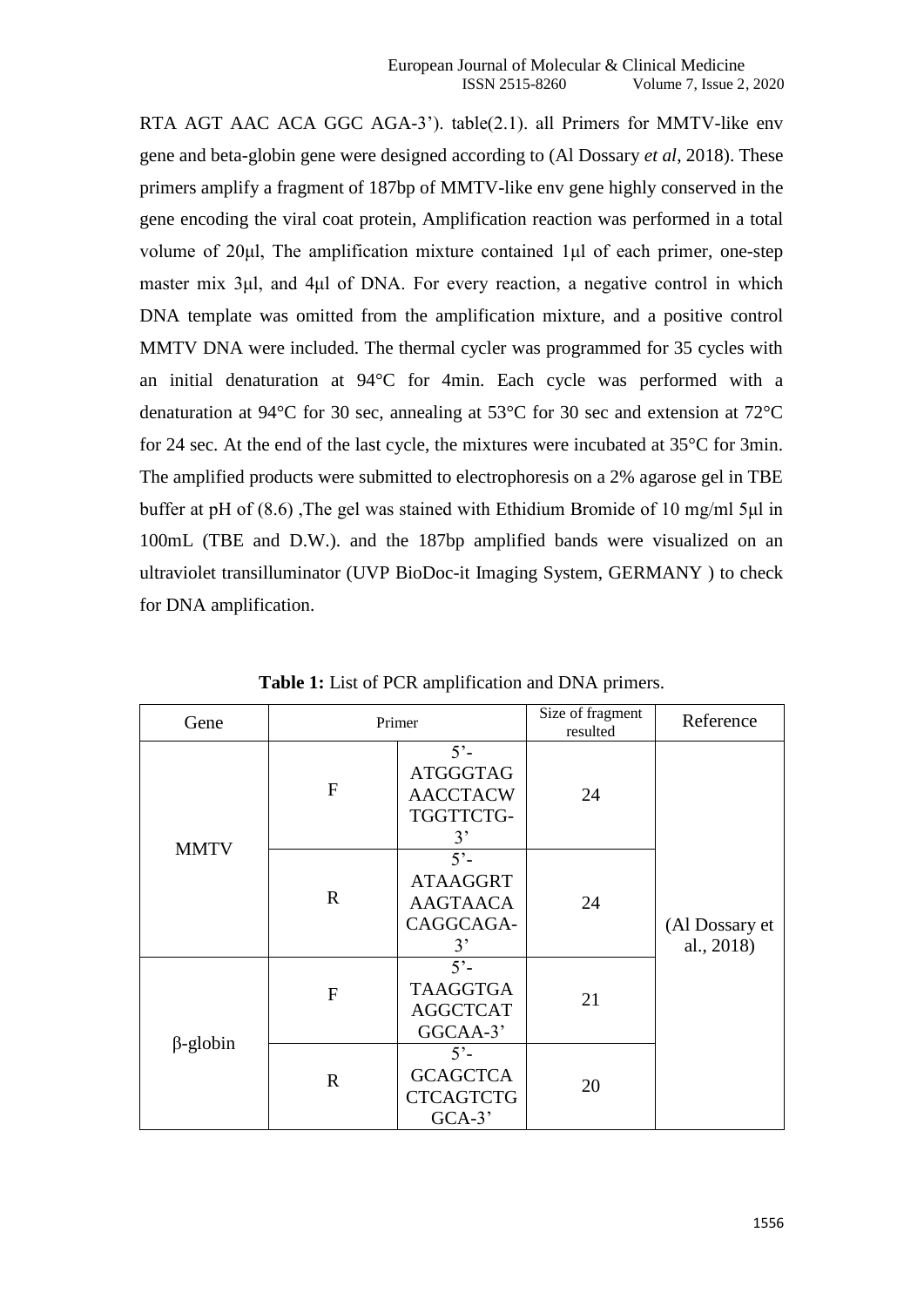### *2.5. Detection of MMTV-like env gene by PCR (RT-qPCR)*

Reverse transcription begins by reverse transcribing the desired RNA transcript into cDNA with the RTase, The cDNA that is first created is single stranded and is consecutively used as the template for PCR, The RT-qPCR technique is very useful because of its high sensitivity to low input RNA quantities, There are various types of primers that can be used for this process  $-\text{oligo}(dT)$  primers, random primers or gene specific primers, The primers that are used may target a known mRNA transcript that will lead to the detection of a desired transcript or simply may transcribe the entire RNA profile (Bachman 2013; Simpson and Brown 1995 ). The synthesis of DNA from an RNA template, via reverse transcription, produces complementary DNA (cDNA), Reverse transcriptases use an RNA template and a short primer complementary to the 3' end of the RNA to direct the synthesis of the first strand cDNA, That can be used directly as the Polymerase Chain Reaction template. This combination of reverse transcription and PCR(RT-qPCR) It facilitates the identification and development of the corresponding cDNA of low abundance RNAs in a sample, Enabling the cloning of reduced-copy genes.

In our project Reverse transcription was performed in (RT-qPCR) with fluorescent dye eva green probs, that bind to amplified gene product and give us a Ct value for the MMTV-like env gene. In pcr tubes a total volume of  $(20 \mu L)$ , all containing  $(1 \mu L)$ of F primer,1µL of R primer, DNase 0.5 µL, EV 0.5 µL , RNA-free H2O 4.5 µL and RNA 3 µL), according the protocol (One-Step qRT-PCR, withG471One-Step BrightGreen qRT-PCR MasterMix.abm's ExCellenCT Lysis Kit). cDNA generate with the primers MMTV-F5(5'-ATG GGT AGA ACC TAC WTG GTT CTG-3') and MMTV-R5 (5'-ATA AGG RTA AGT AAC ACA GGC AGA-3'), Primers for MMTV env gene amplification were designed according to (Al Dossary et al, 2018).

#### *2.6. Data analysis*

As percentages, numerical data were presented. In addition, Fisher's exact test (GraphPad Prism 8.0.1, GraphPad, US) was used to assess the importance of of differences between groups' findings.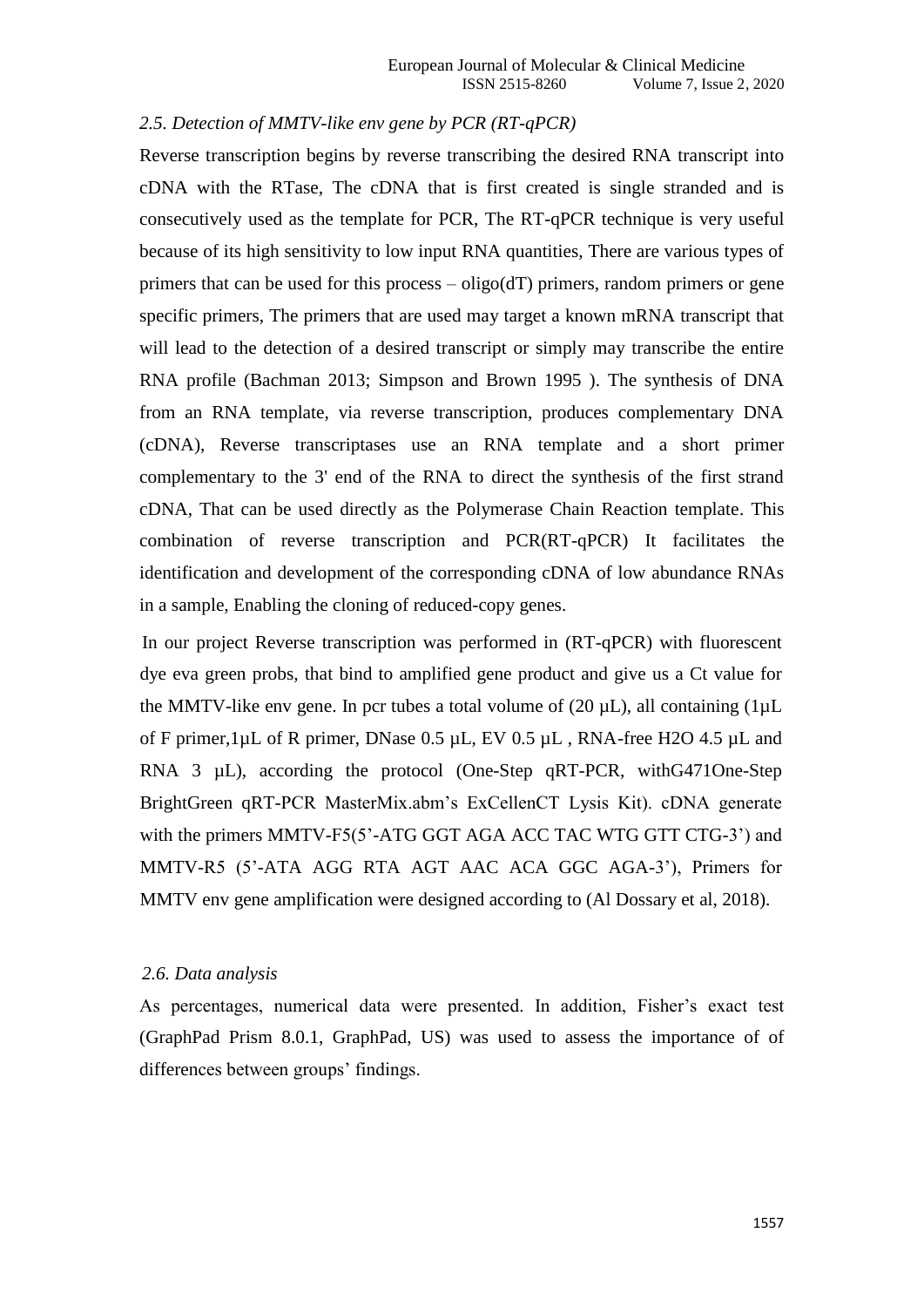### **4 Result**

#### *4.1 Results of extracted DNA*

To make sure the accuracy and quality of extracting DNA of all samples are checked by detection of Beta-globin gene, where as the result of this gene confirms that presence of DNA in our positive samples (fig.1) shows samples of Beta-globin genes from 27-42 malignant cancer and N represent for negative control without sample. Either result of MMTV-like env gene were as follows: in (fig.2) show positive results for s2 and s5 other samples of malignant and benign show negative results. (fig.3) show positive results for s13,s15,s16,s17,s18,s19,s21,s23,s24,s25 other samples malignant show negative results and N represent benign samples show negative results. (fig.4) show positive results for s31,s33,s38,s39 other samples malignant show negative results and N represent benign samples show negative results. Thus the total samples of a positive 16 of 88 cancer samples (18.18%), the PCR reactions was repeated to confirm the results.

#### *4.2 Results of extracted RNA*

cDNA from RNA produced by Real time PCR with used eva green probs, the RNA extraction and real time amplification was applied only to the (16) samples that were positive in the previous phase of DNA, also the existence of the Beta-globin gene was for the purpose of confirming the purity and accuracy of extraction and they were positive for all 16 samples, MMTV-like env gene has been attended by Real time PCR and (fig.5) represents the results of amplifications of DNA, where the result was also positive for all samples under the test compared with negative control and samples control .

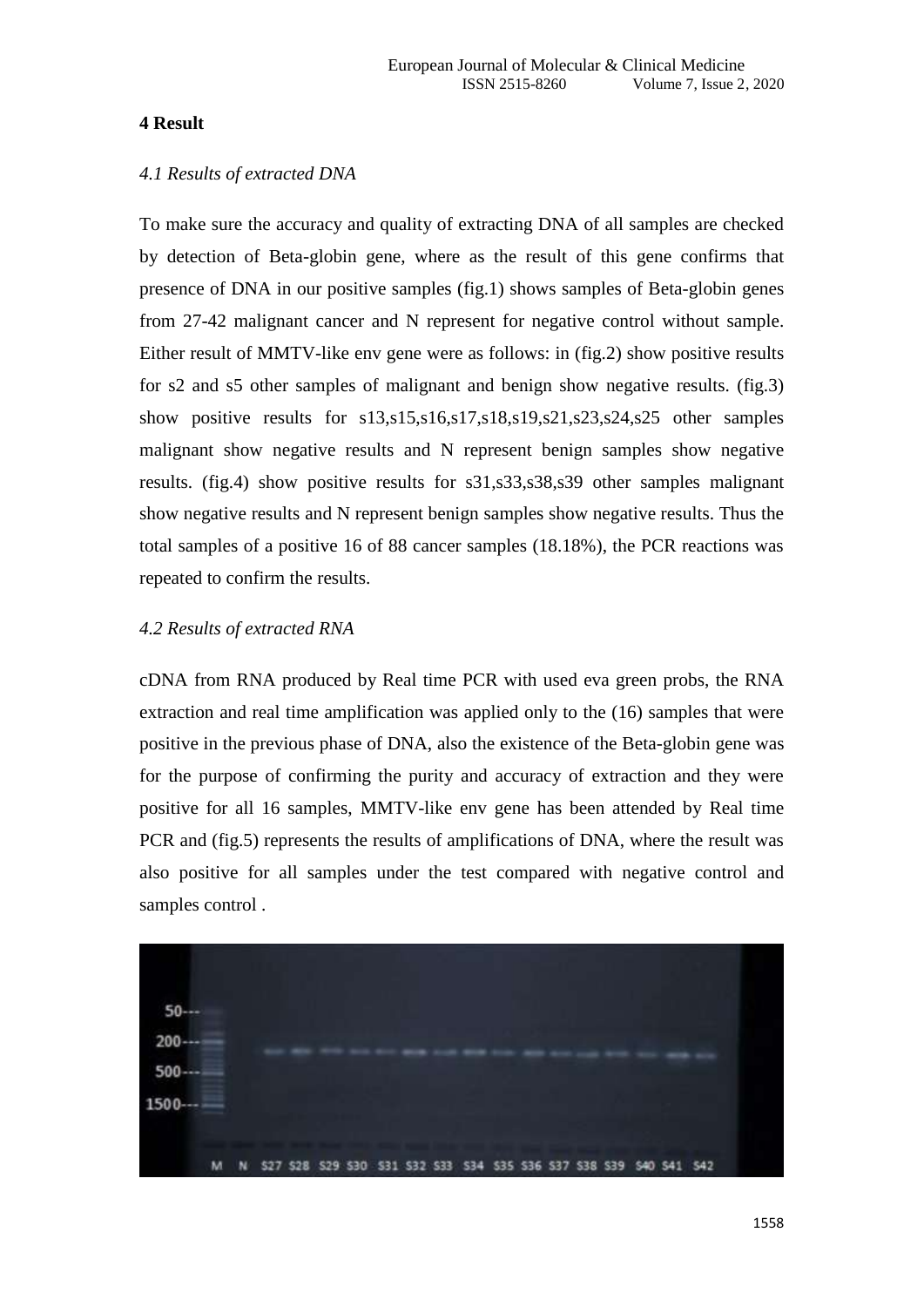**Fig.(4.1)** shows results of electrophoresis for samples of Beta-globin genes from 27- 42 malignant cancer and N represent for negative control without sample .



**Fig.(4.2)** shows results of electrophoresis for samples of MMTV-like env gene s2 and s5 malignant cancer, and N represent for negative control without sample .



**Fig.(4.3)** shows results of electrophoresis for samples of MMTV-like env gene from s13,s15,s16,s17,s18,s19,s21,s23,s24,s25 malignant cancer and N represent benign samples show negative results.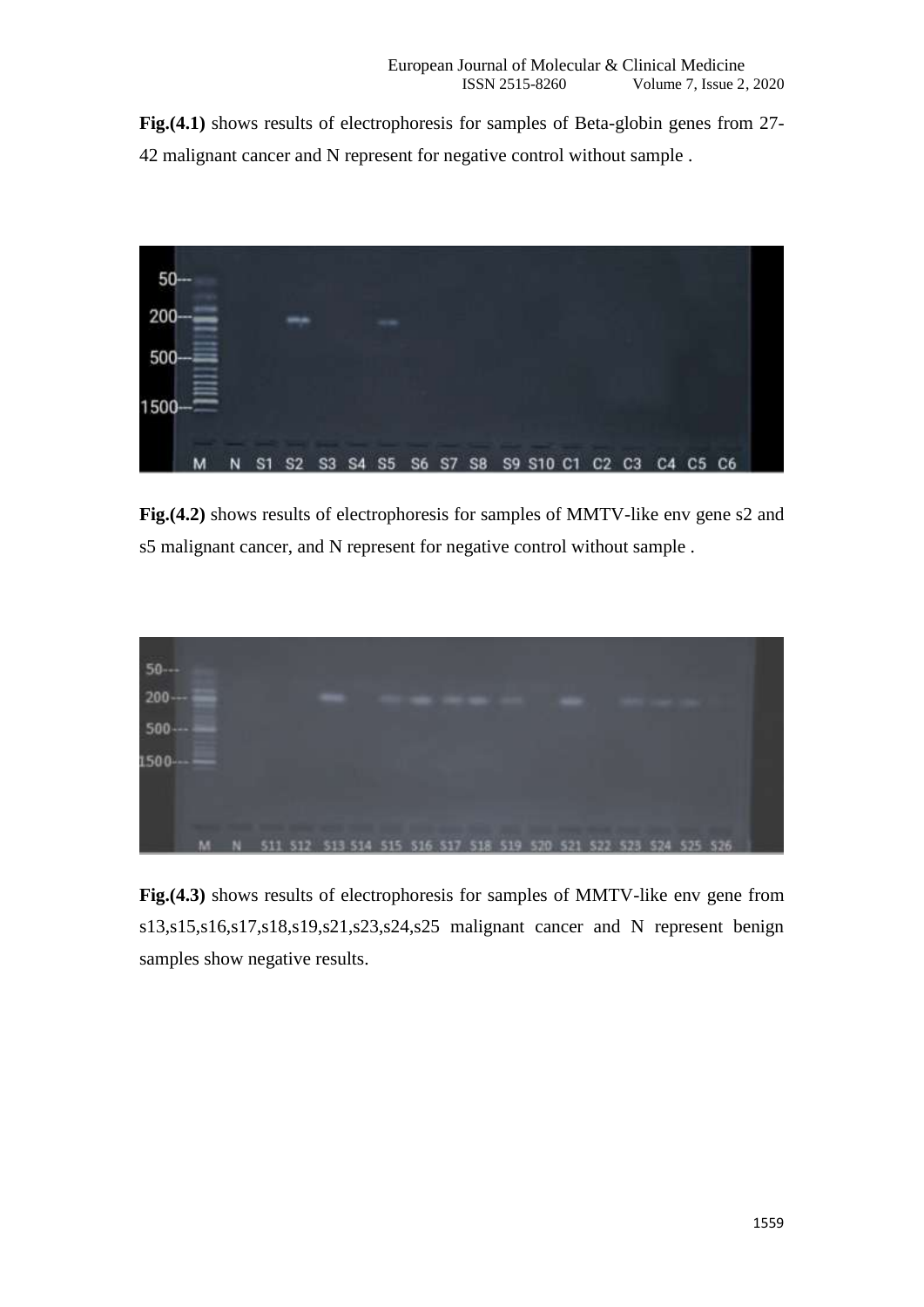

**Fig.(4.4)** shows results of electrophoresis for samples of MMTV-like env gene s31, s33, s38, s39 malignant cancer and N represent benign samples show negative results.



**Fig.**(4.5) This figure shows quantitative PCR result were plot represent amplification acquired from eva green probes and the test was applied to the DNA samples that were used in conventional PCR and which were positive, each of the lines in the curve represents a positive pathology sample (malignant cancer). Negative pathology sample (benign cancer) and negative control (without sample).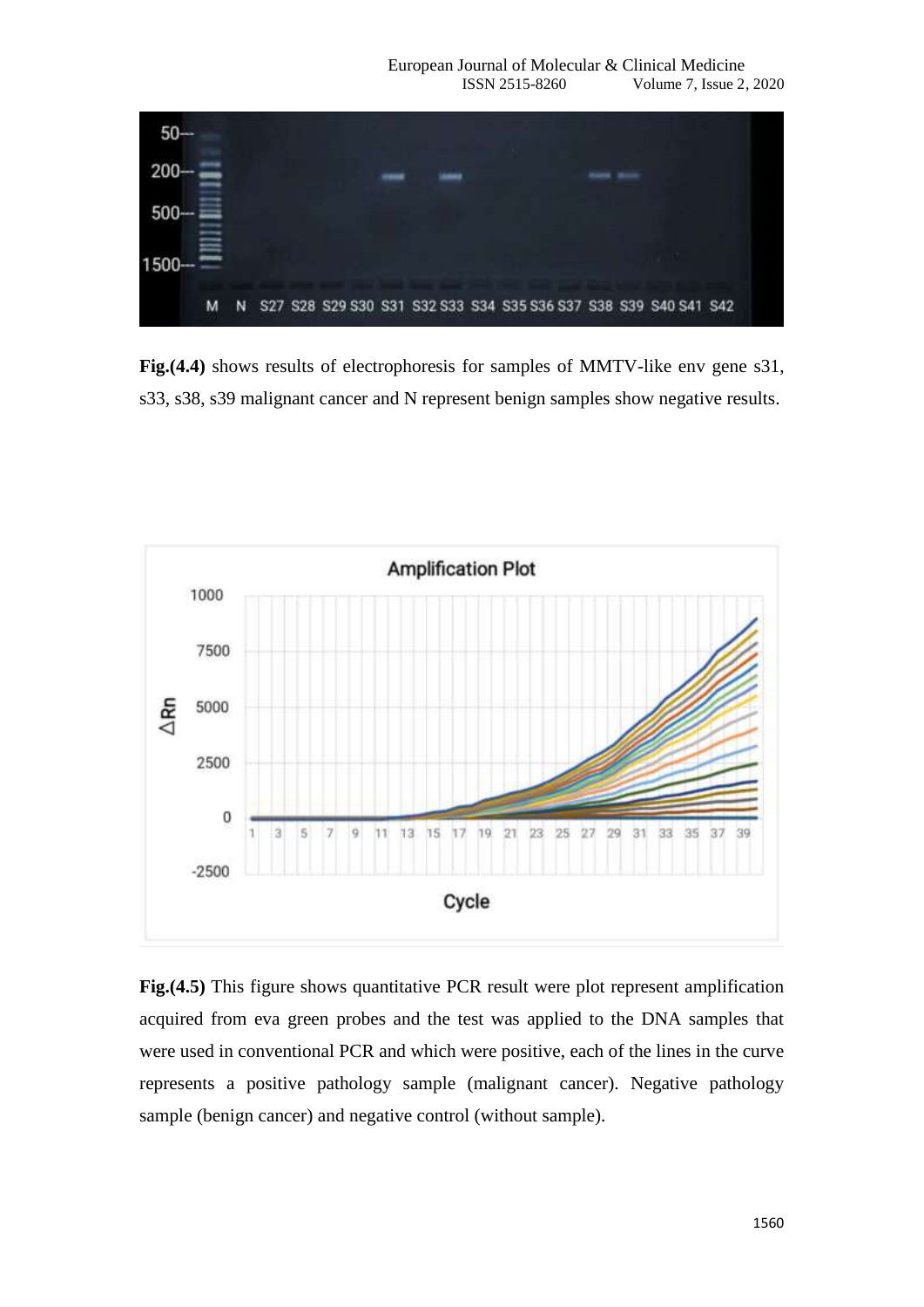#### **DISCUSSION**

The association between MMTV infection and breast cancer, and the differential regional prevalence of breast cancer that is well in line with the prevalence of the mouse population, led some researchers to use these interrelationships to support the idea that MMTV may be considered a significant pathogen implicated in the growth of breast cancer in areas with a higher mouse population. high homology between human and mouse in view of identical responses of humans and mice to immunosuppression It is hypothesized that humans receive MMTV from rodents, and the analogous trend of human BC occurrence and mouse ranges. If followed by more scientific data, this zoonotic hypothesis for the mouse-viral origin of human BC may be of significant significance in the prevention of breast cancer, at least in some cases(17). detection of MMTV env gene is variable in different regions of the world. In addition to the importance played by this virus in breast cancer, the reason for that geographic variation and the type of transmission are not well known. However, data suggesting the interaction of this virus with breast cancer risk is accumulating. In reality, conducted a comprehensive search of several datasets to investigate this relationship and discovered that MMTV like virus was present, In western countries, the virus is associated with an elevated risk of developing breast cancer and is slightly higher than in Asian countries (18). In addition, in breast biopsies of Australian women before and after breast cancer, MMTV-like env gene were identified, a criterion that satisfies a potential causal association between the virus and breast cancer (18). In olden times , MMTV appears to have leapt into the human population by Zoonotic transmission from mice and retained itself by utilizing those transmission paths , two routes of transmission, saliva and milk, have been reported, In breast cancer patients, healthy adults and infants, but not in newborns, MMTV DNA was found in saliva , In the same study, the discovery of MMTV RNA in saliva was documented in patients with breast cancer and their salivary glands, indicating saliva as a human transmission route (19). In the milk of healthy lactating women (20)(21). and lactating women at high risk of developing breast cancer (21). MMTV have also been found , indicating another path of MMTV transmission among humans. The results that appeared in our project are higher than the results of some countries such as Saudi Arabia, Mexico, Australia and Egypt, While the results of our research compared to other countries of the same study showed that they are lower than That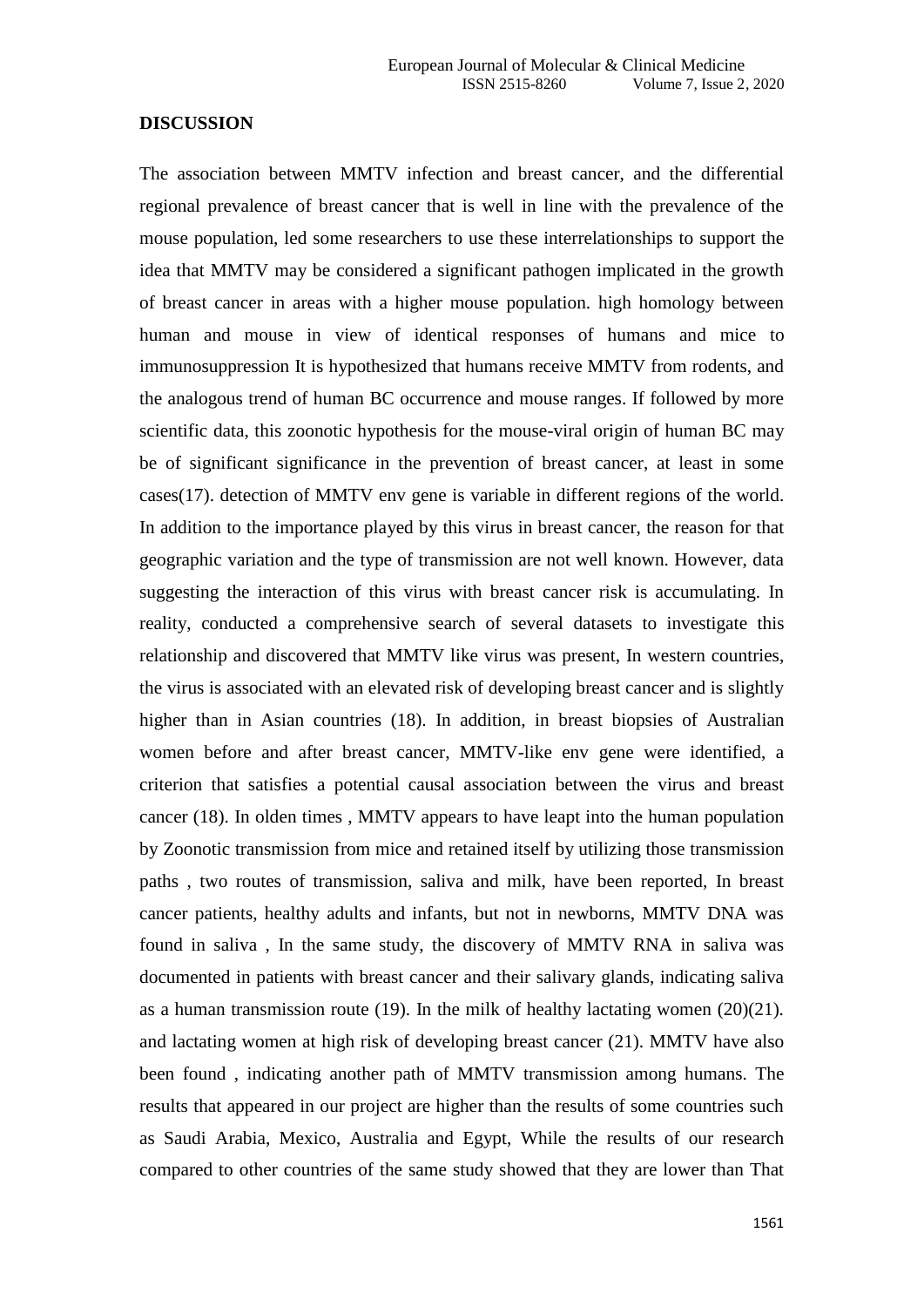countries, as in the United States of America, Morocco, Iran and Sudan, as follows: Saudi Arabia 8.7% (12). Mexico 4.2% (9). Australia 5% (10). Egypt 6.7%(11). USA 45% (15). Morocco 57% (16). Iran 32% (13). Sudan 36% (14). All these results are evidence that this env gene is actually widespread in most countries of the world. like-Although the results we obtained indicate the prevalence  $(18.18\%)$  of the MMTV env genein our samples, now we do not hide that some of the samples taken had old dates, which led to difficulty in isolating and extracting the nuclear material, on the her hand, the lack of some modern devices in Our laboratories, these reasons may ot have led to the emergence of some negative results in our study.

#### **Conclusions**

For the first time in Iraq the MMTV-like env gene was confirmed in three Iraqi cities, Basra, Maysan and Najaf for women with breast cancer. Although there were no statistically significant correlations between virus infection and BC, the high prevalence for the positive results where that16 samples from 88 tested (18.18%) of MMTV-like env gene in our samples indicated that MMTV infection may be a contributing factor in the development of breast cancer in Iraq. Thus, more detailed studies are needed at the country level by examining larger carcinogenic samples, as well as the use of fresh samples in order to avoid the nuclear material from preservatives such as formalin and paraffin wax. Methods for extracting DNA and RNA must be far from pollutants and be done with high accuracy, and it must be Make sure of the sample taken from the sources that you have breast cancer with certainty to investigate the extent of the spread of this virus in other areas of the country in order to be more able to accurately assess its relationship with breast cancer in Iraq.

# **Authors' contribution**

Author HA was mainly involved in planning, studying and designing the project, obtaining funds, writing and publishing research as well as providing patient samples and data. Co-author ME participated in the design of the practical part, testing of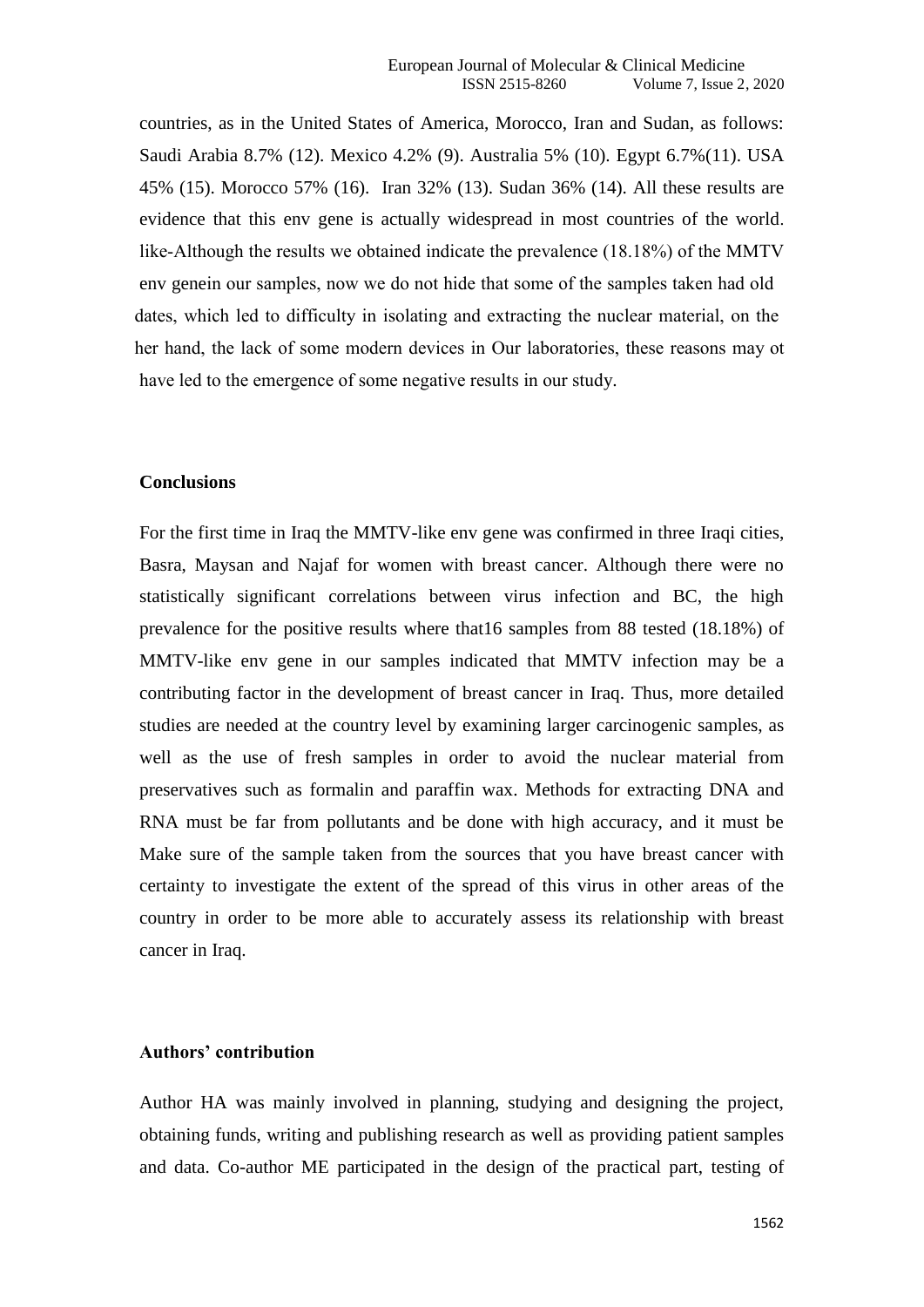samples, and validation of results. Co-author MF has been involved in planning, studying, designing the project and verifying results. All authors reviewed and approved the study.

# **Conflict of interest**

Authors have no conflict of interest.

## **Funding resources**

Nil.

# **Abbreviations**

MMTV-like env gene: Mouse Mammary Tumor Virus like envelope gene; FFPE: Formalin fixed paraffin embedded; MMTV : Mouse Mammary Tumor Virus; HMTV: Human Mammary Tumor Virus; PCR: polymerase chain reaction; RT-qPCR: quantitative real time polymerase chain reaction.

## **Acknowledgments**

We are grateful to the Martyr Al-Sadr Teaching Hospital in Maysan City, Laboratories Department for the help in providing samples. We are also grateful to the staff of the Middle AL-fraat Cancer Research Unit, Faculty of Medicine, University of Kufa. We also thank all the breast cancer patients from other Hospitals who have agreed to allow us to have their samples taken and studied.

## **Ethical approval**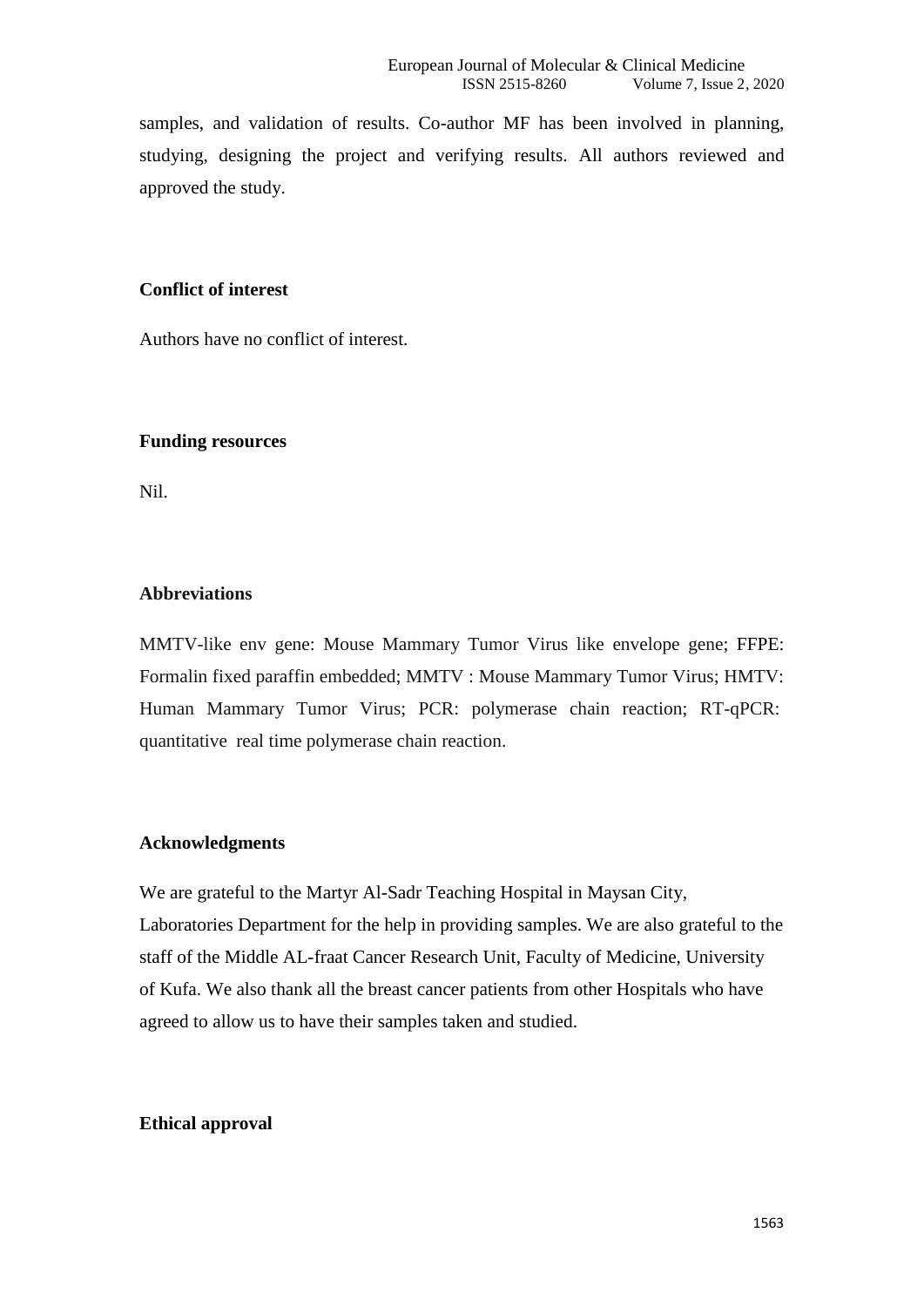All mentioned institutions have approved the practical part of the current study and protocols used.

#### **References**

1. Jemal A, Bray F, Center MM, Ferlay J, Ward E, Forman D. Global cancer

statistics. CA Cancer J Clin. 2011;61(2):69–90.

2. Bittner, J. J. (1936). "Some Possible Effects of Nursing on the Mammary Gland Tumor Incidence in Mice". Science. 84 (2172): 162

3. Racevskis, J. (1990). Altered mouse mammary tumor virus transcript synthesis in T cell lymphoma cells. J Virol 64, 4043-4050.

4. Callahan, R. (1996). MMTV-induced mutations in mouse mammary tumors: their potential relevance to human breast cancer. Breast Cancer Res Treat 39, 33-44.

5. Cato, A. C. B., Henderson, D. & Ponta, H. (1987). The hormone responsive element of the mouse mammary tumour virus DNA mediates the progestin and androgen induction of transcription in the proviral long terminal repeat region. EMBO J 6, 363-368.

6. Luther, S. A. & Acha-Orbea, H. (1997). Mouse mammary tumor virus: immunological interplays between virus and host. Adv Immunol 65, 139-243.

7. Etkind, P., Du, J., Khan, A., Pillitteri, J. & Wiernik, P. H. (2000). Mouse mammary tumor virus-like env gene sequences in human breast tumors and in a lymphoma of a breast cancer patient. Clin Can Res 6, 1273-1278.

8. Wang, Y., I. Pelisson, S. M. Melana, J. F. Holland, and B. G. Pogo. 2001. Detection of MMTV-like LTR and LTR-env gene sequences in human breast cancer. Int. J. Oncol. 18:1041–1044.

9. Zapata-Benavides S. Saavedra Alonso a Zamora-Avila C. Vargas-Rodarte a R. Barrera-Rodríguez J. Salinas-Silva C. Rodríguez-Padilla R. Tamez-Guerra a L. Trejo-Avila a Intervirology 2007;50:402–407 DOI: 10.1159/000110652.Wang F, Hou J, Shen Q, Yue Y,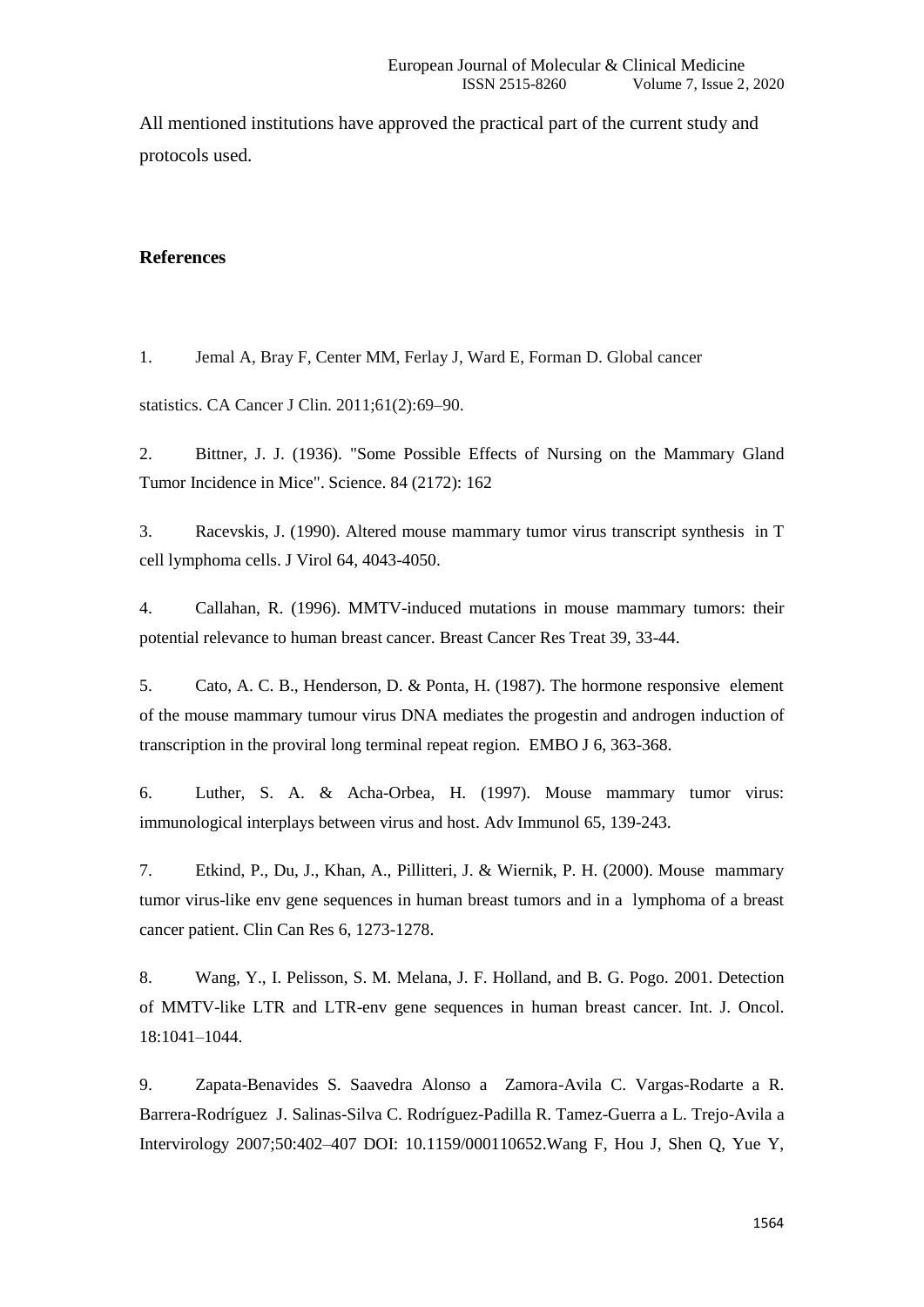Xie F, Wang X, Jin H. Mouse mammar tumor virus-like virus infection and the risk of human breast cancer: a meta analysis. Am J Transl Res. 2014;6(3):248–66.

10. Harpreet Johal • Caroline Ford • Wendy Glenn • Joy Heads • James Lawson • William Rawlinson. (2011). Mouse mammary tumor like virus sequences in breast milk from healthy lactating women. DOI 10.1007/s10549-011-1421-6

11. Amany M. Tawfik1, Bosat E. B. Kassem2, Amal Ayoub1, Mohamed A. Abd El-Baseer3, Laila Mossa4, Salwa E. Abdel Hamid1, Gad Y. Mekki2. (2015). Search for Murine Mammary Tumor Virus-Like Sequences in Egyptian Females Breast Cancer. DOI: 10.5923/j.ajmms.20150505.06

12. Al Dossary , Khaled R. Alkharsah and Haitham Kussaibi. BMC Cancer (2018) 18:170<https://doi.org/10.1186/s12885-018-4074-6.>

13. Shervin Shariatpanahia, Najma Farahanib, Ahmad Reza Salehib, and Rasoul Salehib. (2017). High prevalence of mouse mammary tumor virus-like gene sequences in breast cancer samples of Iranian women,2017,VOL.0,NO,1-10

14. El Hassan AS, Mohammed AK, Allah AWW, Osamn IM, Mustafa MO, El Hussein ARM, et al. (2019) Molecular Detection of Mouse Mammary Tumor Like Virus (MMTVlike) in Breast Carcinoma Patients in Sudan. Clin Microbiol 8:341. doi: 10.35248.2327- 5073.19.8.333

15. James Lawson, Brian Salmons, Wendy K. Glenn, Benjamin Heng. (2010). Mouse Mammary Tumor Virus-like Sequences in Human Breast Cancer. DOI10.1158/0008- 5472.CAN-09-4160 · Source: PubMed

16. Meriem Slaoui, Rachid Razine, Mohammed El Mzibri, Zineb Qmichou. (2014). Detection of MMTV-Like sequences in Moroccan breast cancer cases. DOI: 10.1186/1750- 9378-9-37

17. Stewart, T.H.; Sage, R.D.; Stewart, A.F.; Cameron, D.W. Breast cancer incidence highest in the range of one species of house mouse, Mus domesticus. *Br. J. Cancer* 2000, *82*, 446–451.

18. Wang *et al*, 2014 T, Mazzanti CM, Melana S, Glenn WK, Bevilacqua G, Holland JF,Whitaker NJ, Lawson JS, Pogo BG. Mouse mammary tumor-like virus (MMTV) is present in human breast tissue before development of virally associated breast cancer. Infect Agent Cancer. 2017;12:1.